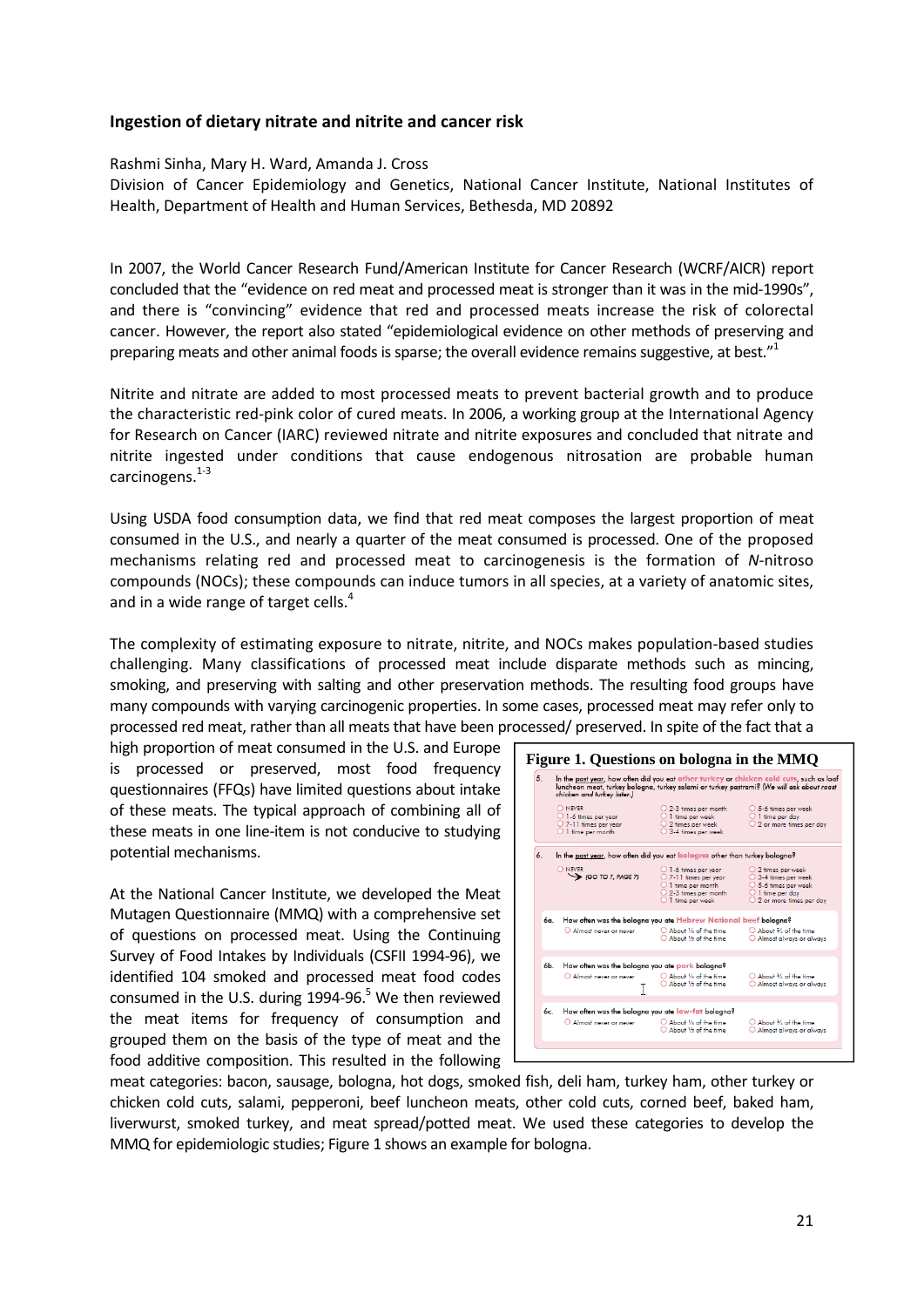In order to develop a database for nitrate, nitrite, and NOCs for red and processed queried in the MMQ, we identified 10 meat types that constituted 90 percent of the total number of mentions of processed meats in the CSFII 1994‐1996. The 10 meat types were linked to the USDA Food and Nutrient Database. For each meat type, a composite was prepared using brand name meats that were available from grocery stores in one area in the U.S. $<sup>6</sup>$  We found large variability in the nitrate and nitrite content of different</sup> processed meats, although NOC levels were below the limit of detection. In addition to measuring the nitrate and nitrite values in processed meats, we also determined nitrate and nitrite values for all foods included in the 124 line‐item FFQ used in the National Institutes of Health (NIH)‐AARP Diet and Health Study using values from articles published between 1967 and 2008. If more than one value was available, we calculated means of the published measurement or we used one value even if multiple values were available if it best represented the timeframe for the NIH‐AARP Study. We used standardized recipes for foods from the CSFII for mixed foods including vegetable soup, beef stew, chicken pot pie, salads and sandwiches, meatloaf, chicken parmesan, etc. We added this data to a Windows-based application, CHARRED (www.charred.cancer.gov), to provide researchers the ability to estimate nitrite and nitrate intake from meats.

## **Processed Meat, Dietary Nitrate and Nitrite in the NIH‐AARP Study**

NCI investigators have evaluated the role of red and processed meat, as well as nitrate and nitrite for mortality and numerous cancers in a large prospective cohort. The NIH‐AARP Study is a cohort of 566,402 men and women aged 50‐71 years at enrollment, residing in one of 6 U.S. states or 2 metropolitan areas who completed an extensive baseline questionnaire in 1995–1996.

**Mortality:** Meat intake varies substantially around the world, but the impact of consuming high levels of meat in relation to chronic disease mortality is ambiguous. We investigated the association between types of meat and cause‐specific mortality in the NIH‐AARP Study. During 10 years of follow‐up, we identified 47,976 male deaths and 23,276 female deaths.<sup>7</sup> Men and women in the highest versus the lowest quintile of red and processed meat intake had elevated risks for cancer and cardiovascular disease mortality.7

**All cancers:** During 8 years of follow‐up, we ascertained 53,396 cancers (36,907 male cases and 16,489 female cases). Individuals in the highest, versus lowest, quintile of processed meat intake had an elevated risk for colorectal and lung cancer.<sup>8</sup> We also conducted detailed analyses for each cancer separately adjusting for more cancer-specific confounders. Out findings are summarized below:

**Esophageal and gastric cancer:** After 10 years of follow‐up, there were 215 esophageal squamous cell carcinomas, 630 esophageal adenocarcinomas, 454 gastric cardia adenocarcinomas, and 501 non-cardia gastric adenocarcinomas.<sup>9</sup> Nitrite intake from processed meat increased the risk for esophageal adenocarcinoma (P*‐*trend = 0.029). Processed meat, nitrite, and nitrate from processed meats were not associated with gastric cardia or noncardia cancer. Additionally, there was no association between usual adult total dietary intake of dietary nitrate and nitrite and risk of esophageal squamous cell carcinoma, esophageal adenocarcinoma, gastric cardia adenocarcinoma, or distal gastric adenocarcinomas.

**Colorectal cancer**: During 7 years of follow‐up, we ascertained 2,719 colorectal cancer cases. When comparing the fifth to the first quintile, processed meat and nitrate from processed meats were both positively associated with colorectal cancer (hazard ratio, HR=1.16, 95% confidence interval, CI: 1.01‐ 1.32; P‐trend=0.017; HR=1.13, 95% CI: 0.97‐1.32; P‐trend= 0.009). Nitrate from processed meats was also positively associated with rectal cancer (HR=1.26, 95% CI: 0.97-1.63; P-trend=0.006).<sup>10</sup>

**Pancreatic cancer:** After 10 years of follow‐up, we identified 1,728 incident pancreatic cancer cases making this the largest cohort study to date to evaluate this hypothesis.<sup>11</sup> There was no association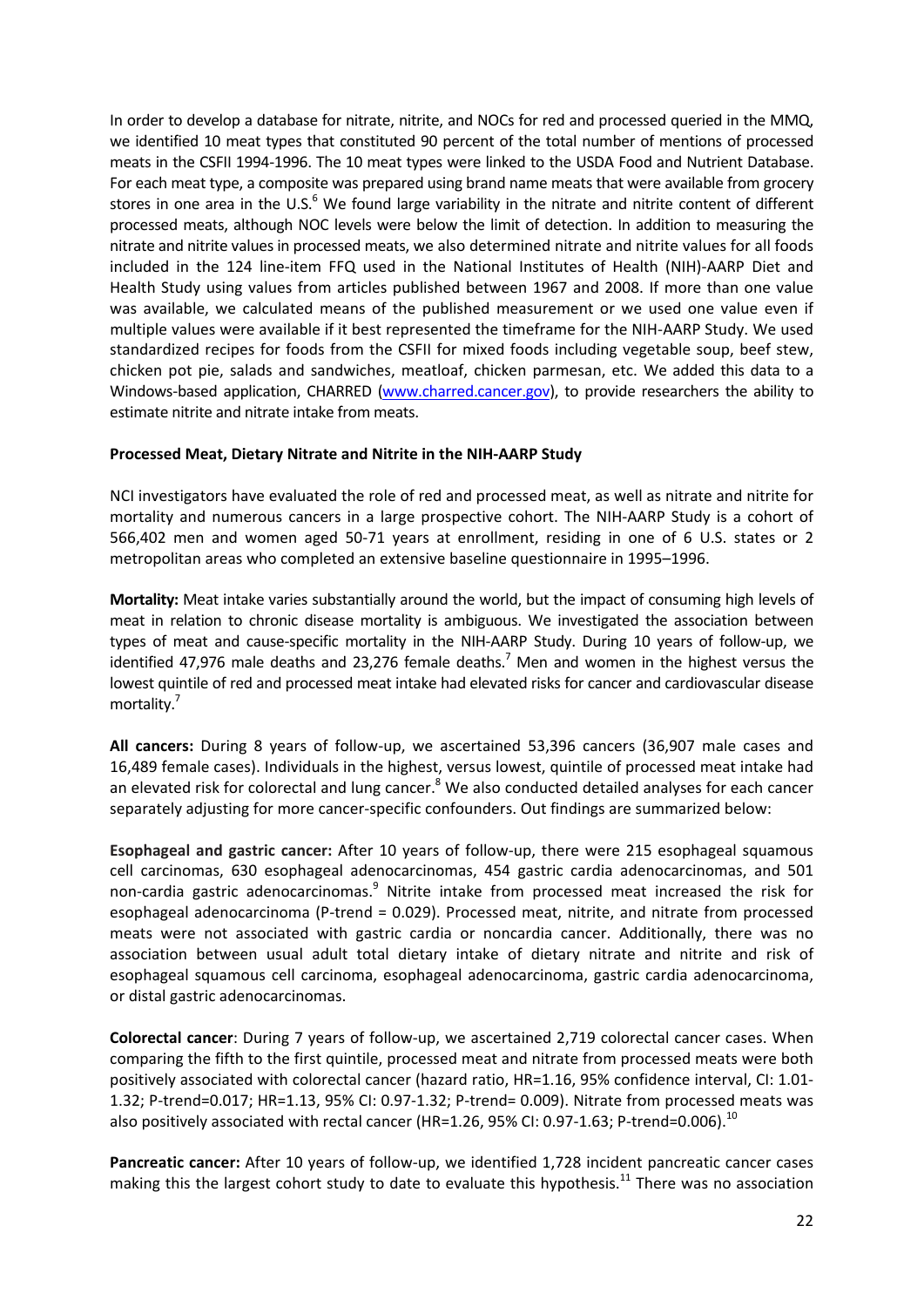between total nitrate or nitrite intake across all foods and pancreatic cancer in men or women. However, men in the highest quintile of summed nitrate/nitrite intake from processed meat had a somewhat elevated risk for this malignancy (HR=1.18; 95% CI: 0.95-1.47; P-trend= 0.11).

**Thyroid cancer:** After 7 years of follow‐up, there were 370 incident thyroid cancer cases (170 men, 200 women).<sup>12</sup> Among men, nitrate intake was positively associated with thyroid cancer risk (highest vs. lowest quintile HR=2.28, 95% CI: 1.29–4.04; P‐trend*<*0.001); however, we observed no trend with intake among women. We found positive associations between nitrate intake and both papillary (highest vs. lowest quintile HR=2.10, 95% CI: 1.09‐4.05; P‐trend<0.05) and follicular thyroid cancer (HR=3.42; 95% CI: 1.03–11.4; p‐trend<0.01) among men. Nitrite intake was associated with an increased risk of follicular thyroid cancer (highest quintile HR= 2.74; 95%CI: 0.86‐8.77; p‐trend=0.04) among men.

**Bladder cancer:** During 7 years of follow‐up, 854 transitional cell bladder‐cancer cases were identified. Individuals in the top compared to the bottom quintile of total dietary nitrite had an increased risk of bladder cancer (HR=1.28; 95% CI: 1.02‐1.61; P‐trend=0.06), as did those in the highest quintile of nitrate plus nitrite intake from processed meat (HR=1.29; 95% CI: 1.00-1.67; Ptrend =  $0.11$ ).  $^{13}$ 

**Glioma:** During follow‐up, 585 participants were diagnosed with glioma. We found significant positive trends between nitrite intake from plant sources and risk of glioma (HR for quintile 5 versus quintile 1, 1.59; 95% confidence interval, 1.20-2.10; P for trend = 0.028). Examination of interactions between dietary intakes (e.g., nitrite and vitamin C) and a limited analysis of diet at ages 12 to 13 years provided no support for the NOC hypothesis.<sup>14</sup>

**Ovarian cancer:** 709 incident epithelial ovarian cancer cases were identified after 11 years of follow‐ up. Women in the highest intake quintile of dietary nitrate had a 31% increased risk (95% CI: 1.01‐ 1.68; P-trend=0.06) of epithelial ovarian cancer, compared with those in the lowest intake quintile.<sup>15</sup> There was no association for total dietary nitrite overall; however, those in the highest intake category of animal sources of nitrite had a 34% increased risk of this malignancy (95% CI: 1.05‐1.69; P‐trend=0.02).

**Renal cell carcinoma:** Over 9 years of follow‐up, we identified 1,814 cases of RCC (498 clear cell and 115 papillary adenocarcinomas). We found no association between intake of nitrate and/or nitrite from processed meats and risk of renal cell carcinoma.<sup>16</sup> However, further analyses by histologic type showed that those in the highest quintile of nitrite intake from animal sources had an elevated risk of the clear cell subtype (HR=1.68, 95% CI, 1.25–2.27). We found no association for nitrite intake from plant sources or nitrate intake overall.

We have developed methods for estimating nitrate and nitrite in epidemiologic studies. Using these tools we have evaluated the associations between red and processed meat, as well as nitrate and nitrite for multiple cancers in a very large prospective cohort. Further work is needed to improve exposure estimates and develop biomarkers that can easily be incorporated into population‐based studies. The role of oral and gut bacteria in the metabolism of nitrate and nitrite has not been addressed in this abstract but is essential to consider.<sup>17</sup>

## **References:**

1. World Cancer Research Fund / American Institute for Cancer Research. Food, Nutrition, Physical Activity, and the Prevention of Cancer: a Global Perspective Washington, DC: AICR; 2007.

2. Grosse Y, Baan R, Straif K, Secretan B, El Ghissassi F, Cogliano V. Carcinogenicity of nitrate, nitrite, and cyanobacterial peptide toxins. Lancet Oncol 2006;7:628‐9.